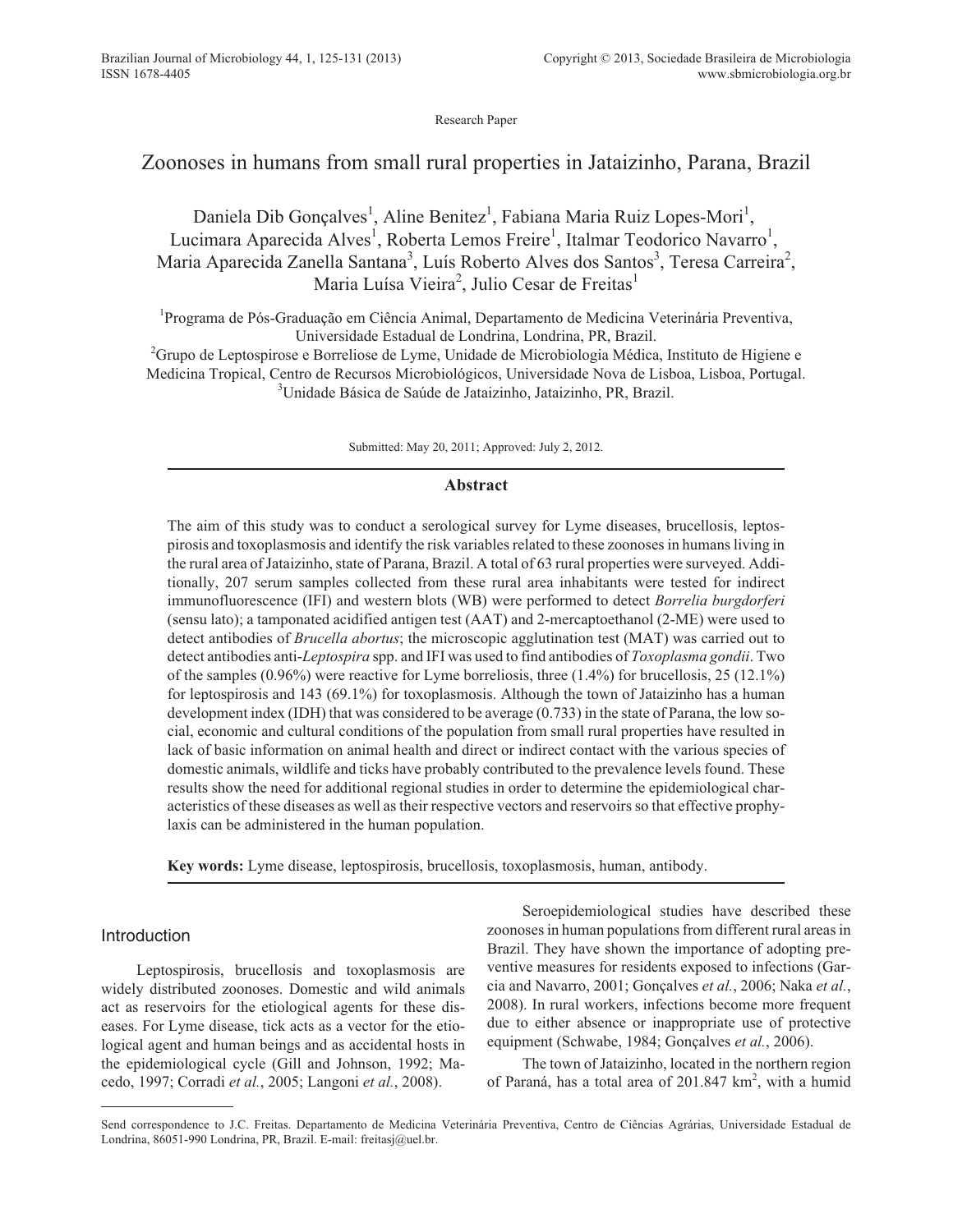subtropical climate and is bordered, by the Tibagi River. According to the 2007 report from the basic health unit (BHU), its population was estimated at 11,604 inhabitants, with 1,850 residents in rural areas. This city has a human development index (HDI) of 0.733 according to PNUD (2010) that is considered as average in the state of Parana. However, the population in small rural properties faces lower social, economic and cultural conditions.

According to data from the BHU that was collected in 2009 in Jataizinho, there has been no diagnosis of brucellosis, leptospirosis or toxoplasmosis in the human population since 2003 (Gonçalves *et al.*, 2006). In contrast, the incidence of Lyme borreliosis has never been investigated. The aim of this study was to perform a seroepidemiological survey in residents from rural areas of Jataizinho and identify variables associated with these four zoonoses.

#### Materials and Methods

#### Samples, collection sites and conduction of tests

This research was approved by the Committee of Ethics in Research involving Humans from the Universidade Estadual de Londrina (UEL) (No. 319/06). According to data from the town under study, which was provided by the National Institute of Colonization and Agrarian Reform (INCRA), 95 out of 127 properties in the town of Jataizinho, Paraná state, were characterized as small, but only owners from 63 agreed to participate in this project. From February to November 2007, blood samples were collected voluntarily, from all 207 persons who were between 15 and 72 years old living in the 63 small rural properties. Serological tests were performed in laboratories at the Department of Preventive Veterinary Medicine (DMVP) at UEL and the Leptospirosis and Lyme Borreliosis laboratory at the Institute of Hygiene and Tropical Medicine (IHMT), New University of Lisbon (UNL).

#### Laboratory tests

Sera were screened for antibodies against *Borrelia burgdorferi* from the complex sensu lato (s.l.) by indirect immunofluorescence (IFI), glass slides coated with immobilized spirochetes (antigen) from the reference strain (B31) from *B. burgdorferi* sensu stricto (s.s.) were used (Collares-Pereira *et al.*, 2000). The results were subsequently confirmed by western blots (WB) using the following commercial kits "*recom* Line Borrelia IgM" and "*recom* Line Borrelia IgG" (Mikrogen®, Germany). Highly purified recombinant *B. burgdorferi* s.s., *B. afzelii*, *B. garinii* and *B. spielmanii* antigens were used in the western blotting procedure (Camargo *et al.*, 1995; Garcia *et al.*, 1999b). In IFI, sera presenting *Borrelia* with titers  $\geq 256$ were considered positive, and the results of antigenic fractions (p100, VlsE, p58, p41, p39, OspA, OspC and P18) were performed according to the manufacturer's instructions.

To detect antibodies against *Brucella* spp., sera were subjected to screening using the tamponated acidified antigen test (AAT), and positive results were confirmed with a 2-mercaptoethanol (2-ME) test (Technology Institute of Paraná-Tecpar) (Alton *et al.*, 1976). In AAT, positive samples were defined as samples presenting macroscopic agglutination. In 2-ME, positive samples formed a precipitate with a film at the bottom of the tube and a clear supernatant. Samples that had signs of *Brucella* spp. in both serological tests were considered to be positive.

For the detection of anti-*Leptospira* spp. antibodies, sera were subjected to the microscopic agglutination test (MAT) with 22 reference serovars (Myers, 1985). Serum samples that presented at least 50% of leptospires agglutinated in a 1:100 dilution were considered to be positive. These samples were further diluted to determine maximum positive dilution. In the analysis of the results, the more probable serovars had the highest agglutination. Those presenting co-agglutination in the highest dilution were considered to be positive for *Leptospira* spp (Myers, 1985).

To detect anti-*Toxoplasma gondii* antibodies, sera were subjected to an indirect immunofluorescence assay (IFI) (Camargo, 1973), using a commercial conjugate (an anti-human immunoglobulin G fluorescein-labeled-Sigma®, USA). Sera were tested in serial dilutions until a dilution of 1:4,096 was reached, and the samples presenting fluorescent tachyzoites with a titer  $\geq 16$  were considered to be positive.

#### Epidemiological research

To obtain epidemiological information, each human person individually answered a questionnaire that included information on variables related to the zoonoses studied (education level; presence of dog and/or cat in the property; presence of other species of domestic or wild animals in the property, presence and control of rodents in the property; whether the person aids and/or performs bovine castrations, assists in delivering animals on artificial insemination or culling of animals; daily work with animals; ingestion of raw milk or raw meat; eating vegetables without washing; habit of walking barefoot; use of personal protective equipment; ticks attached to the body; ticks in the house; flu outbreak up to 15 days before collection; and, reports of joint pain and night sweats).

#### Statistical analysis

The results were statistically analyzed with a chisquare  $(\chi^2)$  correction using Yates or Fisher's exact test. Tabulation of epidemiological data and analyses was performed using the EpiInfo statistical program version 6.04 (CDC) with a 5% significance level. As an association measure, odds ratio (OR) calculation was used with confidence interval of 95% (Dean *et al.*, 1994).

Registration of rural properties for research of epidemiological occurrences was done through a global posi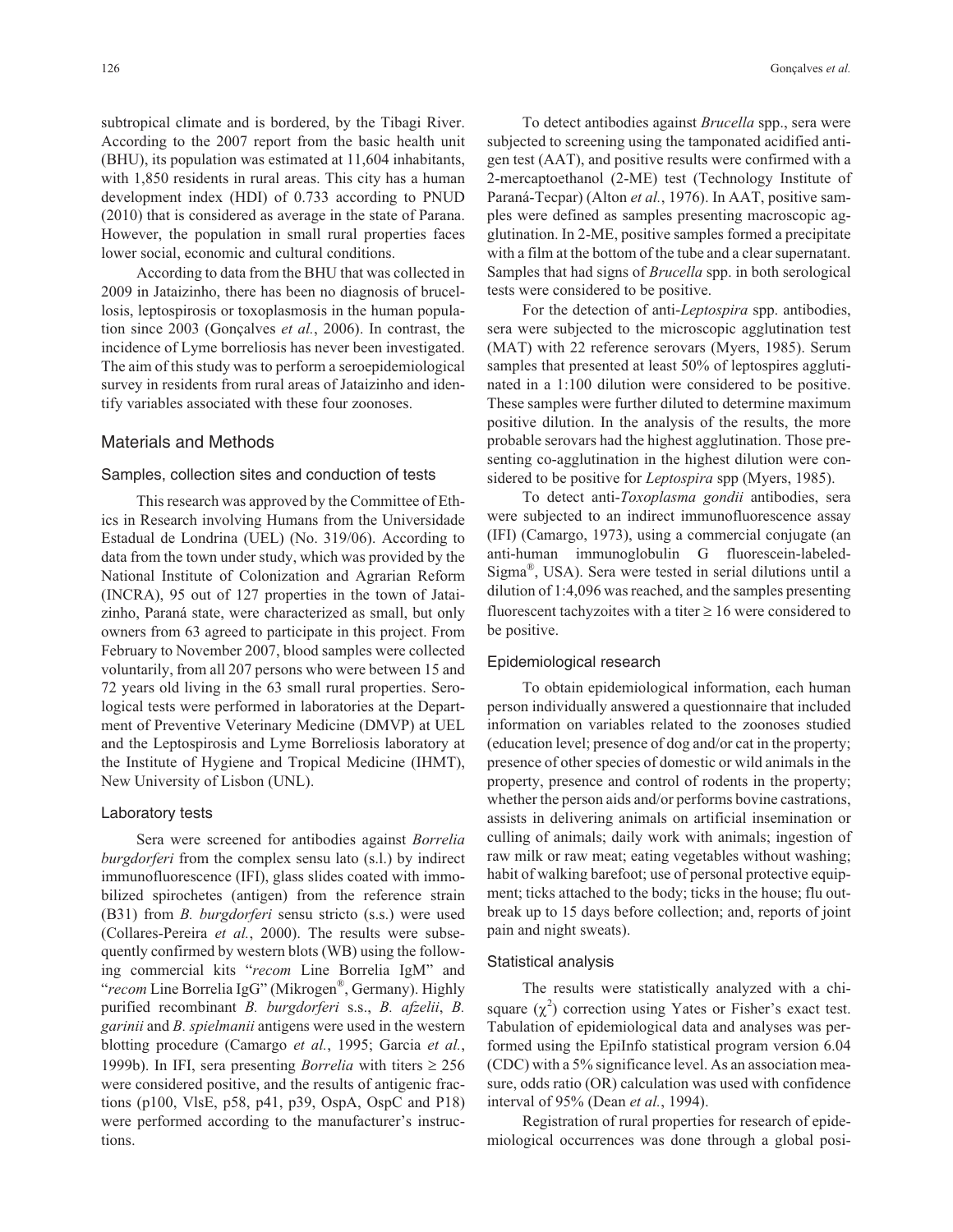tioning system (GPS). A global positioning system was used in this study, and the geo-processing package ArcGIS 9.3 -ESRI was later used to map the resident properties that were studied as to the different zoonoses considered.

# **Results**

For Lyme disease, a total of 18 (8.7%) serum samples were positive in IFI, but only two (0.96%) presented IgM reactivity for *Borrelia garinii* and *B. burgdorferi* s.s. in a western blot (Figure 1). For brucellosis, three samples (1.4%) were considered positive in 2-ME test with titers of 1:50 each.

Analysis of variables associated with anti-*Borrelia burgdorferi* s.l. and anti-*Brucella abortus* antibodies is shown in Table 1.

For leptospirosis, a total of 25 (12.1%) samples were considered to be reactive in MAT. From these samples, 11  $(44%)$  had antibodies for one serotype, three  $(27.3%)$  samples were positive for Hardjo serovar, three (27.3%) for Castellonis, two (18.2%) for Grippotyphosa and for Australis, Pomona and Shermani one sample (9.1%) each. There were titers ranging between 100 and 1,600 for all samples. In 14 (56%) samples, antibodies against two serotypes were simultaneously detected with titers between 1:100 and 1:200, which made it impossible to characterize the most likely serovar. The analysis of the variables associated with the presence anti-*Leptospira* antibodies is shown in Table 2.

For toxoplasmosis, 143 (69%) samples were considered to be reactive, with titers between 16 and 4,096. There

**Table 1** - Variables associated with the presence of anti-*Borrelia burgdorferi* s.l. and anti-*Brucella abortus* antibodies in 207 human sera samples from people of the rural area in the state of Parana, Brazil, 2007.

| Disease                            | Positive samples | p         | OR (CI 95%) |  |
|------------------------------------|------------------|-----------|-------------|--|
| Variables                          | Total $(\%)$     |           |             |  |
| Lyme disease                       |                  |           |             |  |
| Ticks attached to body             |                  |           |             |  |
| Yes                                | 02/16(12.5)      | $0.0056*$ |             |  |
| No                                 | 00/191(0.0)      |           |             |  |
| Ticks in the house                 |                  |           |             |  |
| Yes                                | 02/27(7.4)       | $0.0164*$ |             |  |
| N <sub>0</sub>                     | 00/180(0.0)      |           |             |  |
| <b>Brucellosis</b>                 |                  |           |             |  |
| Performing artificial insemination |                  |           |             |  |
| Yes                                | 02/13(15.0)      | $0.0105*$ |             |  |
| No                                 | 01/194(51.0)     |           |             |  |
| Joint pain and night sweats        |                  |           |             |  |
| Yes                                | 03/07(42.8)      | $0.0001*$ |             |  |
| No                                 | 00/200(0.0)      |           |             |  |

p = probability; \* Fisher's exact test; OR = Odds ratio; CI = confidence interval.

were no statistically significant differences between these variables and infection by *T. gondii*.

In 59 (93.7%) properties, positive results for the zoonoses were found. Also, in 37 (62.7%) properties, a single infection was observed; there was a single infection (2.7%) for leptospirosis and 36 (97.3%) for toxoplasmosis. Mixed infections were also observed at 22 properties: one property



**Figure 1** - Western blot positive for IgM in serum samples from two asymptomatic humans for *Borrelia burgdorferi* s.l. The subjects were from the rural area of Jataizinho in the state of Parana, Brazil.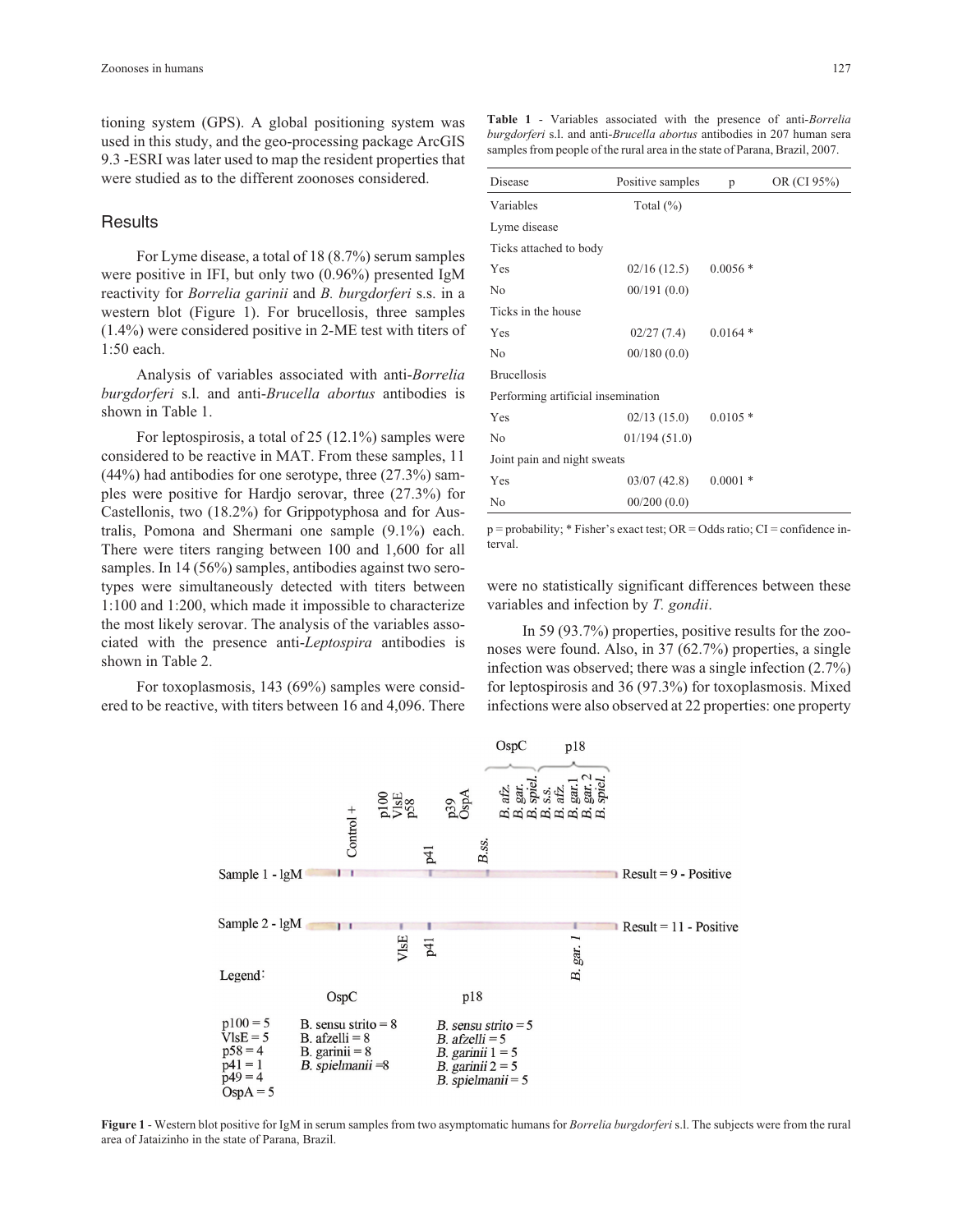| Variables                                       | Positive samples | p         | OR (CI 95%)            |  |  |
|-------------------------------------------------|------------------|-----------|------------------------|--|--|
|                                                 | Total (%)        |           |                        |  |  |
| Education level <sup>o</sup>                    |                  |           |                        |  |  |
| Literate                                        | 11/170(6.47)     | $0.0001*$ | $0.11(0.04-0.31)$      |  |  |
| Illiterate                                      | 14/37 (37.00)    |           |                        |  |  |
| Control of rodents on the property <sup>*</sup> |                  |           |                        |  |  |
| Yes                                             | 02/78(2.56)      | 0.0138    | $0.11$ (0.02 to 0.52)  |  |  |
| No                                              | 23/121 (19.0)    |           |                        |  |  |
| Assistance in animal deliveries                 |                  |           |                        |  |  |
| Yes                                             | 21/74(28.3)      | 0.0001    | 12.78 (3.89-46.38)     |  |  |
| No                                              | 04/133(3.0)      |           |                        |  |  |
| Practice of castrating animals                  |                  |           |                        |  |  |
| Yes                                             | 18/49 (36.7)     | 0.0001    | 18.73 (5.43-70.97)     |  |  |
| N <sub>0</sub>                                  | 04/133(3.0)      |           |                        |  |  |
| Slaughtering of animals                         |                  |           |                        |  |  |
| Yes                                             | 23/110(20.9)     | 0.0001    | 12.56 (2.75-79.47)     |  |  |
| No                                              | 02/97(2.1)       |           |                        |  |  |
| Daily work with animals                         |                  |           |                        |  |  |
| Yes                                             | 21/110(19.0)     | 0.0020    | 5.49 (1.69-19.71)      |  |  |
| No                                              | 04/97(4.1)       |           |                        |  |  |
| Flu outbreak up to 15 days prior to collection  |                  |           |                        |  |  |
| Yes                                             | 20/21 (95.0)     | $0.0001*$ | 724.0 (73.65-17781.32) |  |  |
| No                                              | 05/186(2.7)      |           |                        |  |  |

**Table 2** - Variables associated with the presence of anti-*Leptospira* antibodies in 207 humans sera samples from the rural area of Jataizinho in the state of Parana, Brazil.

 $p = probability$ ;  $OR = Odds$  Ratio  $CI = Confidence$  interval.

\* = Fisher's exact test.

\*\* = Question not answered by eight rural residents.

\*\*\* = Question not answered by 25 rural residents.

 $\degree$  = Protective factors.

each (4.5%) for Lyme disease and toxoplasmosis; one property each (4.5%) for Lyme disease, leptospirosis and toxoplasmosis; three properties (13.6%) for brucellosis and toxoplasmosis; and 17 properties (77.2%) for leptospirosis and toxoplasmosis (Figure 2).

#### **Discussion**

Different researchers have demonstrated the presence of antibodies and variations in clinical manifestations for the zoonoses in different regions of Brazil to understand the occurrence of Lyme disease(Yshikawa, 1996; Costa *et al.*, 2001; Yoshinari *et al.*, 2007; Naka *et al.*, 2008). In the state of Parana, this was the first detection of antibodies against *B. burgdorferi* s.l. in rural area residents who were directly or indirectly exposed to domestic or wild animals and ticks, the latter being considered vectors for *Borrelia* spp (Bennett, 1995).

In this study, 18 positive serum samples were found in IFI, and after using a screening test for the disease, only



**Figure 2** - Map of the rural area in Jataizinho (PR) indicating the properties with reactive humans for the various zoonoses surveyed, Parana, 2007.

two (0.96%) samples were confirmed by a western blot. This test was performed according to the criteria establish by Center for Disease Control and Prevention (CDC) (Yoshinari *et al.*, 2003) and by the criteria for European *Borrelia* species (Hauser *et al.*, 1999) for having identified specific proteins for *B. burgdorferi* s.s. and *B. garinii*, respectively. In Brazil, the presence of anti-*B. burgdorferi* s.s. antibodies in symptomatic patients with history of contact with ticks has been demonstrated by western blot (Yoshinari *et al.*, 2003). In another study, using ELISA, anti-*B. garinii* antibodies were detected in patients with facial paralysis (Pirana *et al.*, 2000). In the present study, the main risk variables found were the ticks attached to the body ( $p = 0.0056$ ) and their presence indoors ( $p = 0.0164$ ), which was consistent with other studies that have reported cases of Lyme disease in humans Yoshinari *et al.*, 2007.

In Brazil, despite the high geographical distribution of both invertebrate and vertebrate hosts for *Borrelia* spp., there are few descriptions of these spirochetes. As such, further serological and molecular studies are necessary whether in humans or in different species of domestic and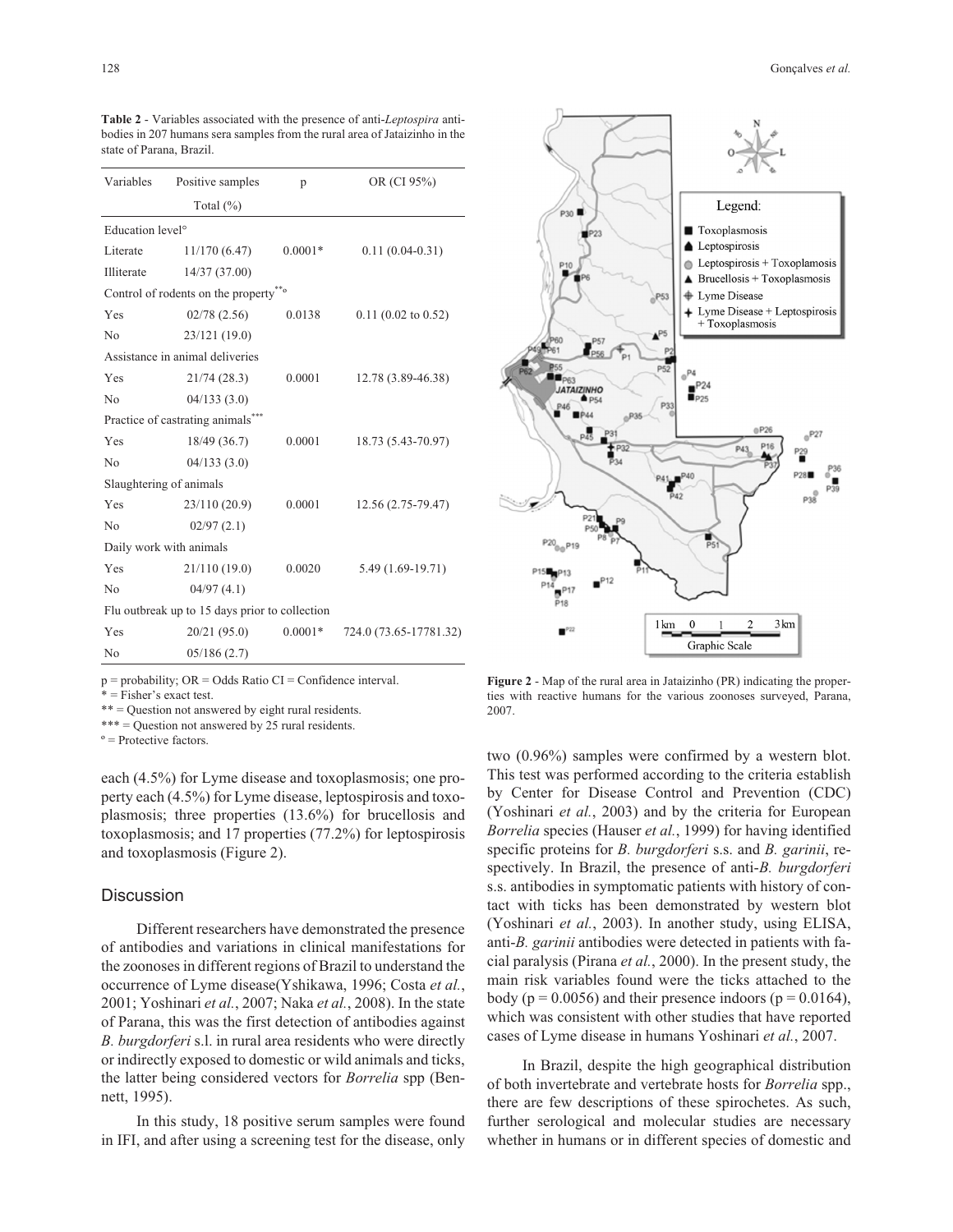wild animals and particularly in ixodid ticks, in order to better understand the disease.

Bovine brucellosis is a disease endemic to many regions of the world, and the cases diagnosed in humans are almost always associated with direct contact with infected animals or their contaminated products (Gómez *et al.*, 2008). In this study, a prevalence of 1.4% for brucellosis in rural residents was lower than the results found in the states of Pernambuco and Tocantins, where prevalence values were 21.1% and 8.1%, respectively (Moura *et al.*, 2000; Ramos *et al.*, 2008). This low prevalence of human brucellosis among rural residents in Jataizinho was probably related to the low prevalence (3%) of bovine brucellosis in the state of Parana (Dias, 2004).

The main risk of infection by *B. abortus* in humans was related to environmental contamination from abortion products (Wray, 1975). In this research, it was found that owners of small rural properties did not have basic information on animal health, especially bovine brucellosis, and those owners failed to evaluate the consequences of these risks to human health when purchasing an animal infected with *B. abortus*. Serological positive results for brucellosis in three residents showed a relationship to their occupation. The positive results were likely due to the individuals direct contact with infected vaginal secretions, performance of artificial insemination and lack or inadequate use of protective equipment. This finding suggests the need for developing an educational program designed to raise awareness about the health of animal herds. Additionally, there should be periodic serological monitoring of these animals as well as education on sanitary measures and individual protection for populations that are at risk of infection.

In humans, brucellosis appears as a chronic disease with symptoms of fever, night sweats, joint pain and myalgia (Ferreira *et al.*, 2002; Ramos *et al.*, 2008). These symptoms are compatible with the present results, as night sweats and joint pain ( $p = 0.0001$ ) were found in three humans that had positive results in the 2-ME test.

In the human population studied from the rural area of Jataizinho, the prevalence of leptospirosis (12%) was similar to the prevalence found in the state of Rondônia (10%) and lower than the prevalence found in the state of São Paulo (23.5%) (Myers, 1985; Aguiar *et al.*, 2007). These results may have been influenced by differences in the prevalence of animal leptospirosis from corresponding Brazilian states and differences in the study periods. Therefore, there may have been higher or lower odds of infection in humans who came into contact with urine, organs, viscera and secretions from infected animals.

The risk variables found by this study included aiding with animal deliveries ( $p = 0.0001$ ), castrating animals  $(p = 0.0001)$ , slaughtering animals  $(p = 0.0001)$ , and daily contact with animals ( $p = 0.0020$ ). These results were consistent with those obtained in the states of Piauí (Macedo, 1997) and Parana (Garcia *et al.*, 1999a), which have also reported that occupational exposure is linked to work activities in rural areas. The association with occupational activities identified in this study can be attributed not only to close and continuous contact with different species of infected animals, such as cattle, horses, dogs and wild animals, but also work activities associated with wetlands as well as agricultural and livestock structures contaminated with urine from infected rodents or other animal species.

In humans, leptospirosis may cause serious illnesses or only sub-clinical infections, which is similar to the difference between the flu and colds (Gonçalves *et al.*, 2006); similar to the variable detected in this study, flu outbreak up to 15 days before blood collection  $(p = 0.0001)$  in surveyed residents.

The prevalence of 69% for toxoplasmosis was similar to other studies, which were also conducted in the state of Parana with prevalences of 66% and 83%, respectively (Garcia *et al.*, 1999a; 1999b).

Despite the high prevalence found in the humans studied, there was no association between the variables that were analyzed and the presence of anti-*T. gondii* antibodies*.* The high prevalence in rural areas may be due to greater exposure of this population to an environment where there is more contamination by oocysts or domestic cats. This result demonstrates that the inhabitants of this town were exposed to common sources of infection regardless of gender, age, activities or eating habits. Another study in the state of Parana found a prevalence of 71%, and the authors were not able to identify variables associated with this zoonotic disease in rural area residents (Garcia and Navarro, 1995). Other authors considered consumption of food and/or water contaminated with sporulated oocysts as well as, ingestion of raw or undercooked meat and sausages containing tissue cysts of *T. gondii* as the main sources of disease transmission to humans (Avelino *et al.*, 2004; Dubey *et al.*, 2005).

Even though the town of Jataizinho has a human development index (HDI) that is considered to be average (0.733) in the state of Parana (PNUD, 2010), the low social, economic and cultural conditions of the population in small rural properties could be associated with both the lack of basic information on animal health and the direct or indirect contact with the various species of domestic and wild animals as well as ticks. It is likely that these factors contributed to the prevalence levels that were found. These results show the need for regional studies to determine the epidemiological characteristics of these four diseases as well as their respective vectors and reservoirs. The ultimate goal of these studies would be to develop effective prophylaxis for the human population.

#### Acknowledgments

We would like to acknowledge the CAPES (Coordenação de Aperfeiçoamento de Pessoal de Nível Superior) and SETI/UFG (Secretaria do Estado da Ciência e Tecno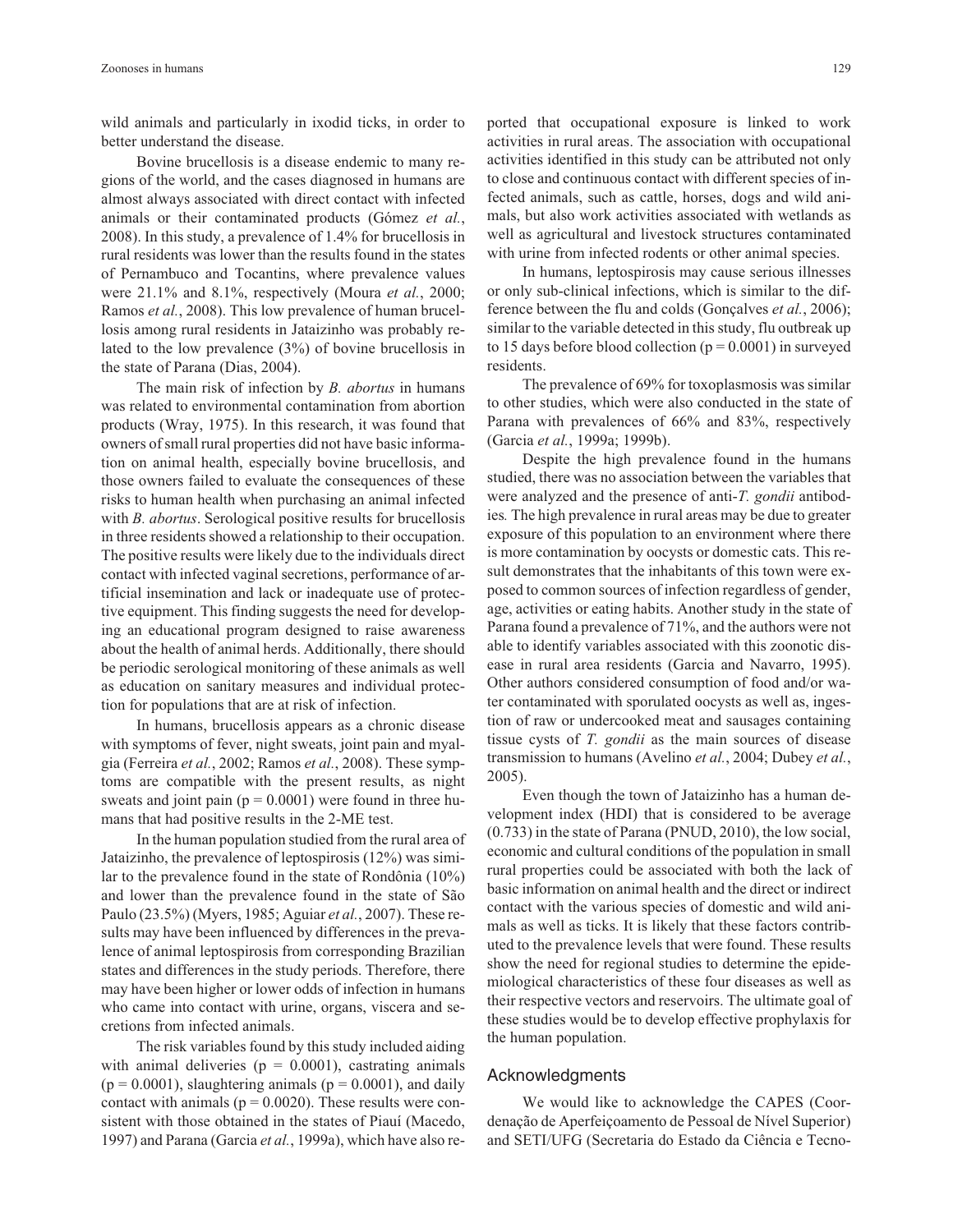logia do Ensino Superior do Estado do Paraná/Unidade Gestora Fundo Paraná). Additionally, we would like to thank the Basic Health Unit of Jataizinho, Paraná, for their help as well as Cleonice Regis and José Neto Soares Filho from the Universidade Nova de Lisboa (UNL) for preparing the digital mapping.

## **References**

- Aguiar DM, Cavalcante GT, Camargo LMA, Labruna MB, Vasconcellos SA, Souza GO, Gennari SM (2007) Anti-*Leptospira* spp and anti-*Brucella* spp antibodies in human from rural area of Monte Negro municipality state of Rondônia, Brazilian Western Amazon. Braz J Microbiol 38:93-96.
- Alton GG, Jones LM, Pietz DE (1976) Las Técnicas de Laboratorios en la Brucellosis. Organización Mundial de la Salud, Ginebra, 173 pp.
- Avelino MM, Campos-Júnior D, Parada JB, Castro AM (2004) Risk factors for *Toxoplasma gondii* infection in women of childbearing age. Braz J Infect Dis 8:164-174.
- Bennett CE (1995) Ticks and Lyme disease. Adv Parasitol 36:343-405.
- Camargo ME (1973) Introdução às técnicas Imunofluorescência. Rev Bras Patol Clinica 10:143-171.
- Camargo MCV, Antunes CM, Chiari CA (1995) Epidemiologia da infecção por *Toxoplasma gondii* no município de Ribeirão das Neves, MG: I - Importância dos animais domésticos como fonte de infecção do *Toxoplasma gondii* para o homem. Rev Soc Bras Med Trop 28:211-214.
- Collares-Pereira M, Santos SC, Vieira ML (2000) Valor diagnóstico da técnica de imunofluorescência indireta com diferentes estirpes no rastreio da Borreliose de Lyme. Trab Soc Port Dermatol Venereol 58:97-105.
- Corradi DA, Carvalho VM, Coutinho SD (2005) Anticorpos para *Borrelia burgdorferi* em indivíduos que trabalham com animais silvestres. Arq Bras Med Vet Zoot 58:966-968.
- Costa IP, Bonoldi VLN, Yoshinari NH (2001) Perfil clínico e laboratorial da doenca de Lyme-Simile no estado de Mato Grosso do Sul: Análise de 16 pacientes. Rev Bras Reumatol 41:142-150.
- Dean AG, Dean JA, Coulombier D, Brendel KA, Smith DC, Burton AH, Dicker RC, Sulivan KM, Fagan RF, Arner TG (1994) Epi Info, ver. 6: A word processing, database, and statistic program for epidemiology on microcomputers. Center for Diseases Control and Prevention, Atlanta.
- Dias JA (2004) Prevalência e Distribuição Geográfica da Brucelose Bovina e Bubalina no Estado do Paraná, Brasil. M.Sc. Dissertation, Universidade Estadual de Londrina.
- Dubey JP, Hill DE, Jones JL, Hightower AW, Kirkland E, Roberts JM, Marcet PL, Lehmann T, Vianna MCB, Miska K, Sreekumar C, Kwok OCH, Shen SK, Gamble HR (2005) Prevalence of viable *Toxoplasma gondii* in beef, chicken, and pork from retail meat stores in the United States and risk assesment to consumers. J Parasitol 91:1082-1093.
- Ferreira CR, Ferreira CR, Tatagiba TA, Souto Filho JTD (2002) Espondilodiscite brucelósica: Relato de caso. Rev Soc Bras Med Trop 35:255-258.
- Garcia JL, Navarro IT (1995) Levantamento soroepidemiológico da toxoplasmose em moradores da zona rural do município de Guaraci, Paraná, Brasil. Semina 16:63-67.
- Garcia JL, Navarro IT (2001) Avaliação sorológica da leptospirose e brucelose em pacientes moradores da área rural do município de Guaraci, Paraná, Brasil. Rev Soc Bras Med Trop 34:299-300.
- Garcia JL, Navarro IT, Ogawa L, Oliveira RC (1999a) Soroprevalência do *Toxoplasma gondii* em suínos, bovinos, ovinos e equinos e sua correlação com humanos, felinos e caninos, oriundos de propriedades rurais do norte do Paraná, Brasil. Ciência Rural 29:91-97.
- Garcia JL, Navarro IT, Ogawa L, Oliveira RC, Garcia SMF, Leote J (1999b) Soroepidemiologia da toxoplasmose e avaliação ocular pela Tela de Amsler, em pacientes da zona rural, atendidos pela unidade de saúde do município de Jaguapitã, PR, Brasil. Rev Soc Bras Med Trop 32:671-676.
- Gill SJ, Johnson RC (1992) Immunologic methods for the diagnosis of infections by *Borrelia burgdorferi* (Lyme Disease). In: Rose RN, De Macario EC, Fahey JL, Friedman H, Penn GM (eds) Manual of Clinical Laboratory Immunology. 4th edition. ASM Press, Washington DC, pp 452-458.
- Gómez MC, Nieto JA, Rosa C, Geijo P, Escribano MA, Munõz A, López C (2008) Evaluation of seven tests for diagnosis of human brucellosis in an area where the disease is endemic. Clin Vaccine Immunol 15:1031-1033.
- Gonçalves DD, Telez PS, Reis CR, Lopes FMR, Freire RL, Navarro IT, Alves LA, Muller EE, Freitas JC (2006) Seroepidemiology and occupational and enviromental variables for leptospirosis, brucellosis and toxoplasmosis in slaughterhouse workers in the Paraná State, Brazil. Rev Inst Med Trop São Paulo 48:135-140.
- Hauser U, Lenhert G, Wilske B (1999) Validity of Interpretation Criteria for Standardized Western Blots (Immunoblots) for Serodiagnosis of Lyme Borreliosis Based on Sera Collected throughout Europe. J Clin Microbiol 37:2241-2247.
- Langoni H, Souza LC, Silva AV, Cunha ELP, Silva RC (2008) Epidemiological aspects in leptospirosis. Research of anti-*Leptospira* spp antibodies, isolation and biomolecular research in bovines, rodents and workers in rural properties from Botucatu, SP, Brazil. Bras J Vet Res Ani Sci 45:190- 199.
- Macedo NA (1997) Aglutininas anti-Leptospira em soros humanos do Estado do Piauí, com particular referência aos aspectos ocupacionais, 1994 a 1996. Doctoral Thesis, Universidade Estadual de Londrina, Londrina, 125 pp.
- Moura APBL, Mota RA, Silva LBG, Santos Filho AS, Coelho RMS, Lima ET (2000) Recuperação de *Brucella abortus* do leite in natura procedente de vacas soropositivas dos municípios de Pedra e Venturosa-PE. Rev Hig Alimentar 14:72- 77.
- Myers D (1985) Leptospirosis: Manual de Métodos Para el Diagnostico de Laboratório (Nota técnica 30). Centro Panamericano de Zoonoses, Buenos Aires, 46 pp.
- Naka EM, Costa IP, Arão CAP, Soares CO, Yoshinary NH (2008) Pesquisa de anticorpos anti-*Borrelia* e anti-*Babesia* em soro de crianças com manifestações clínicas e epidemiologia compatíveis com a doença de Lyme-simile no Estado de Mato Grosso do Sul. Rev Bras Reumatol 48:74-85.
- Quinn PJ, Markey BK, Carter ME, Donnelly WJ, Leonard FC (2005) Microbiologia Veterinária e Doenças Infecciosas. Armed, Porto Alegre, 512 pp.
- Pirana S, Yoshinari NH, Bonoldi V, Silveira JAM, Bento RF (2000) Reatividade sorológica para antígenos de *Borrelia*